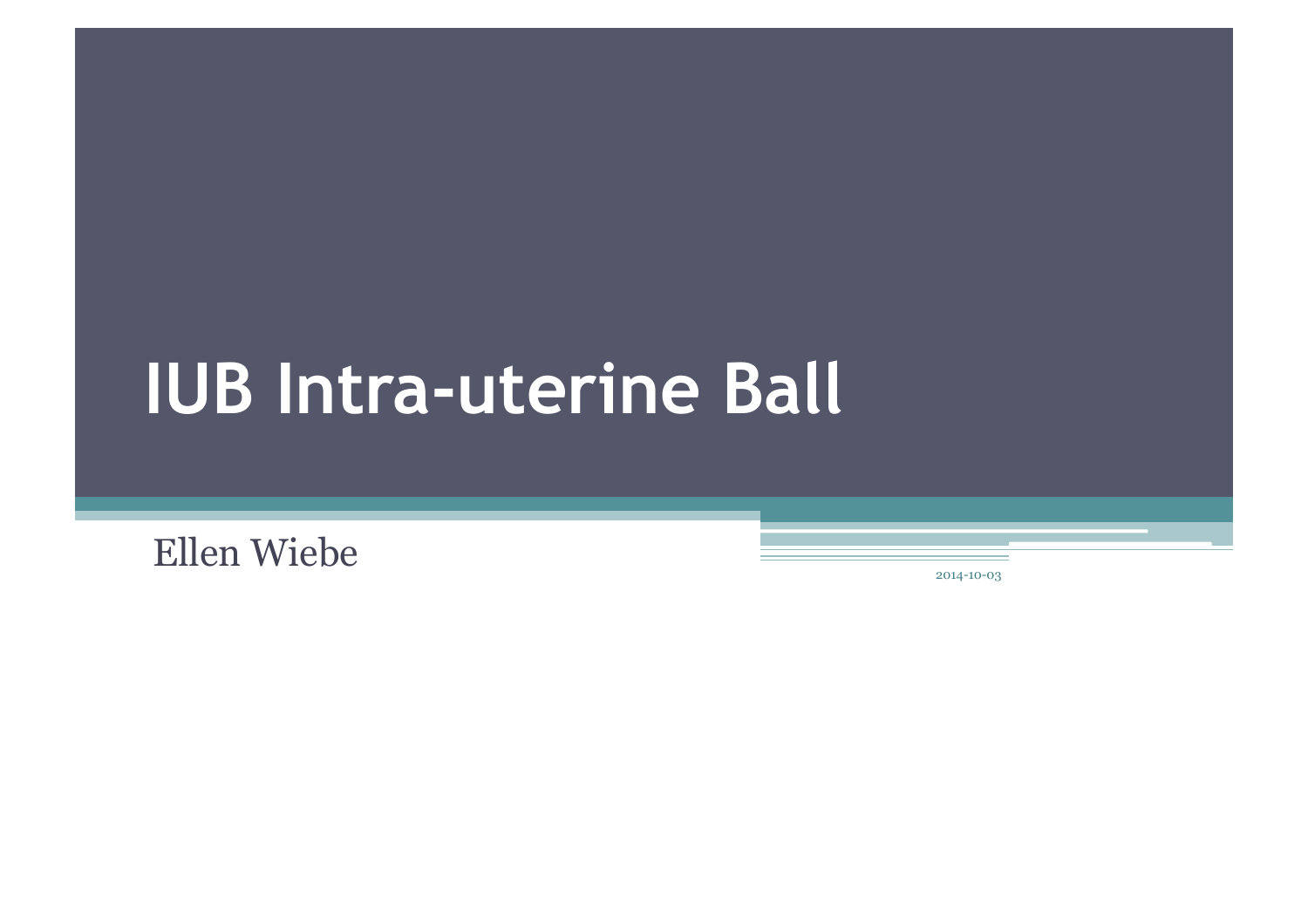### **Disclosures**

- **No financial relationship with any IUD company**
- **I was given the IUBs by Ocon**
- **I was the sponsor of the clinical trial (not the company) and submitted the CTAs myself**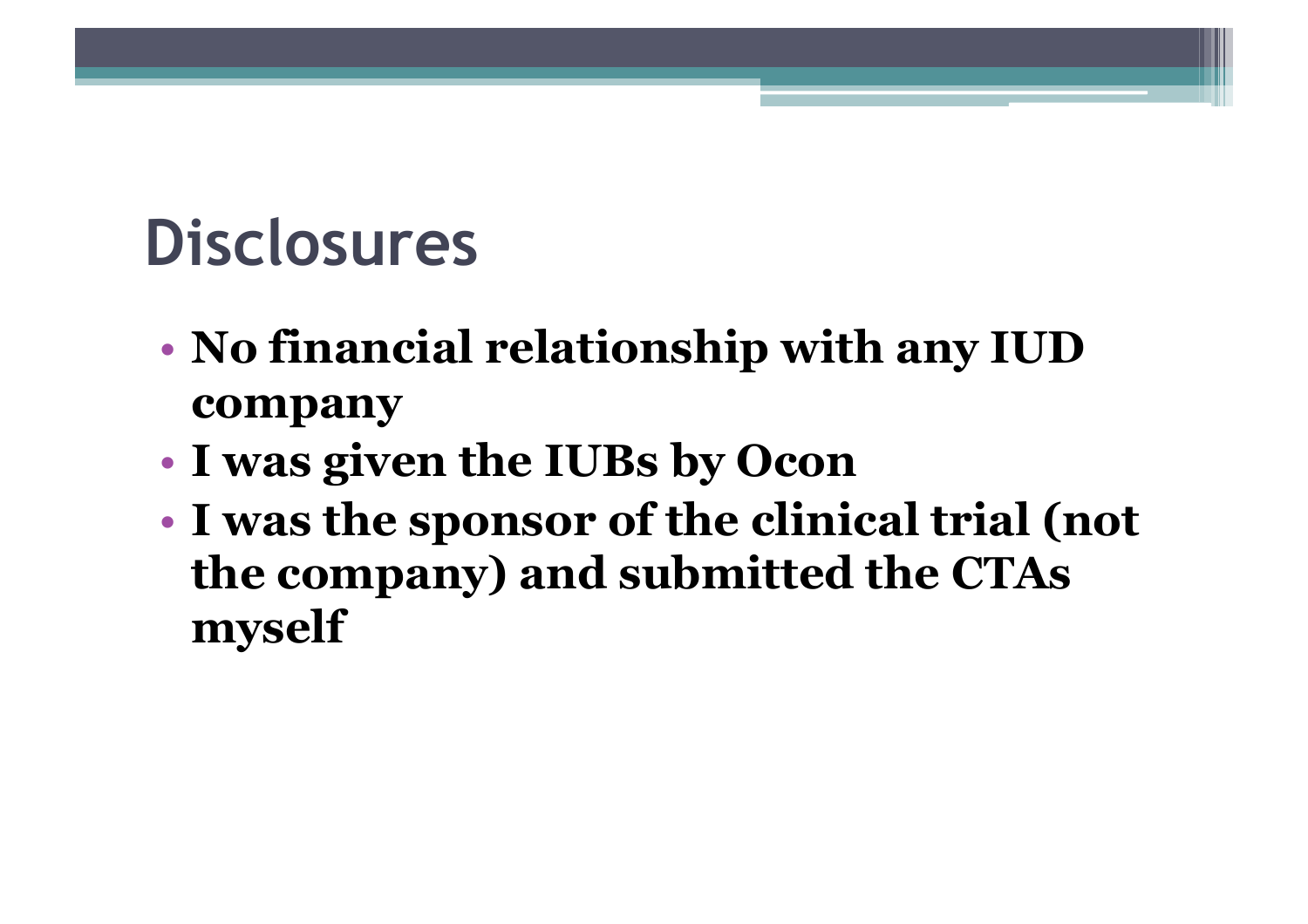#### IUB (intrauterine ball)

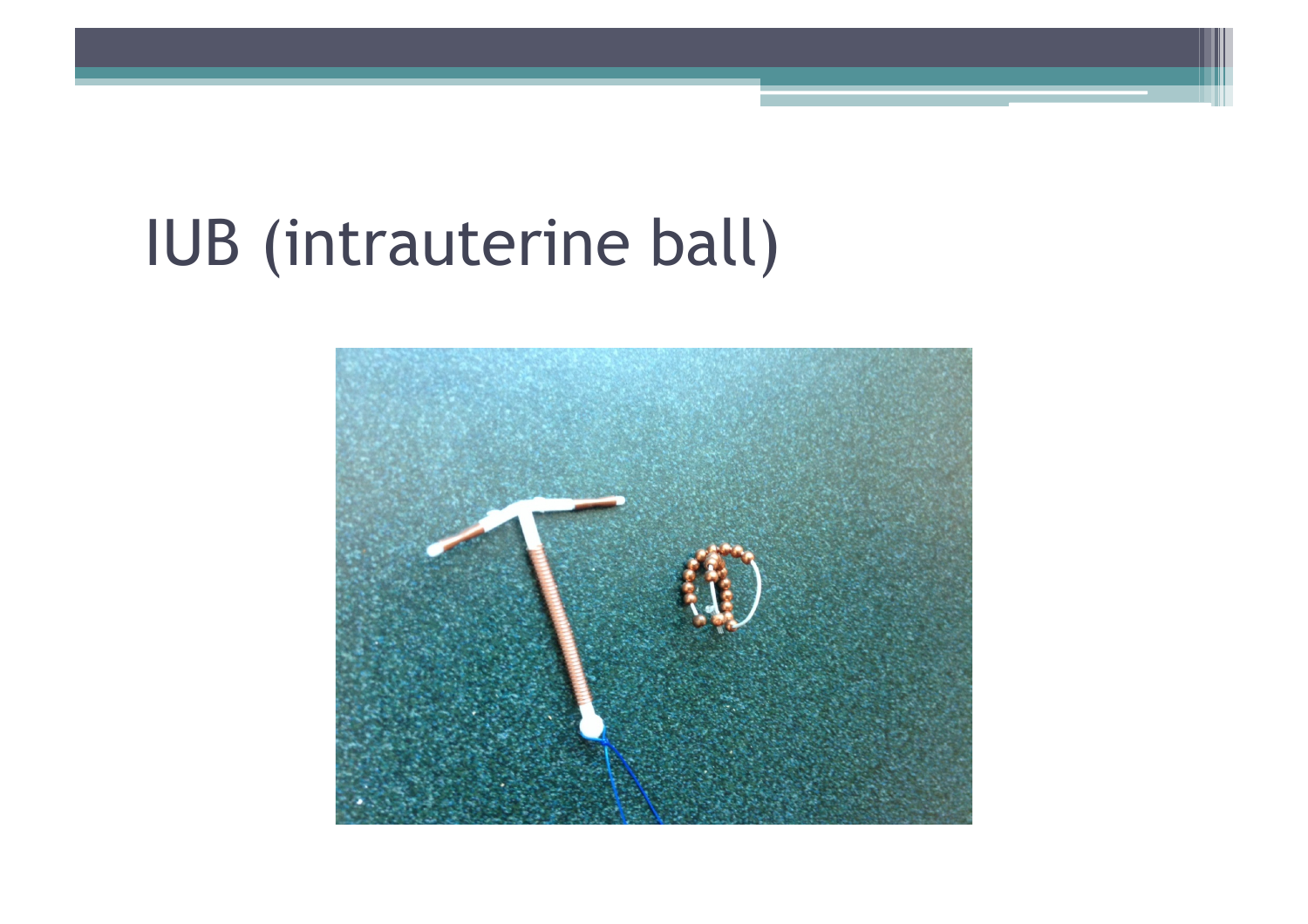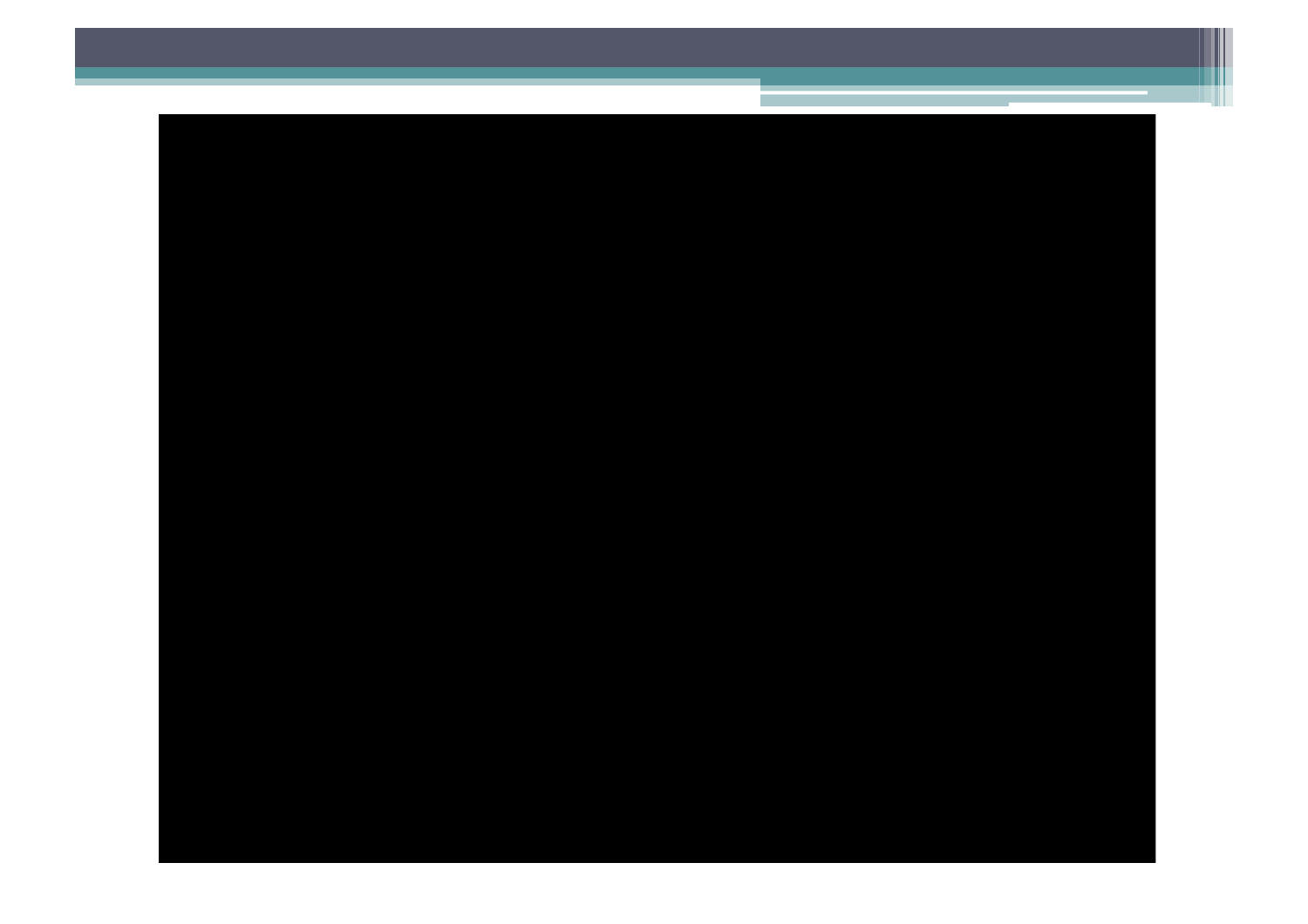**Baram I, Weinstein A, Trussell J. The IUB, a newly invented IUD: a brief report. Contraception. 2014;89:139–41.** 

- 15 women for one year
- One discontinuation at 6 m (unrelated)
- No complications (expulsions, perforations, infection, pregnancy, etc)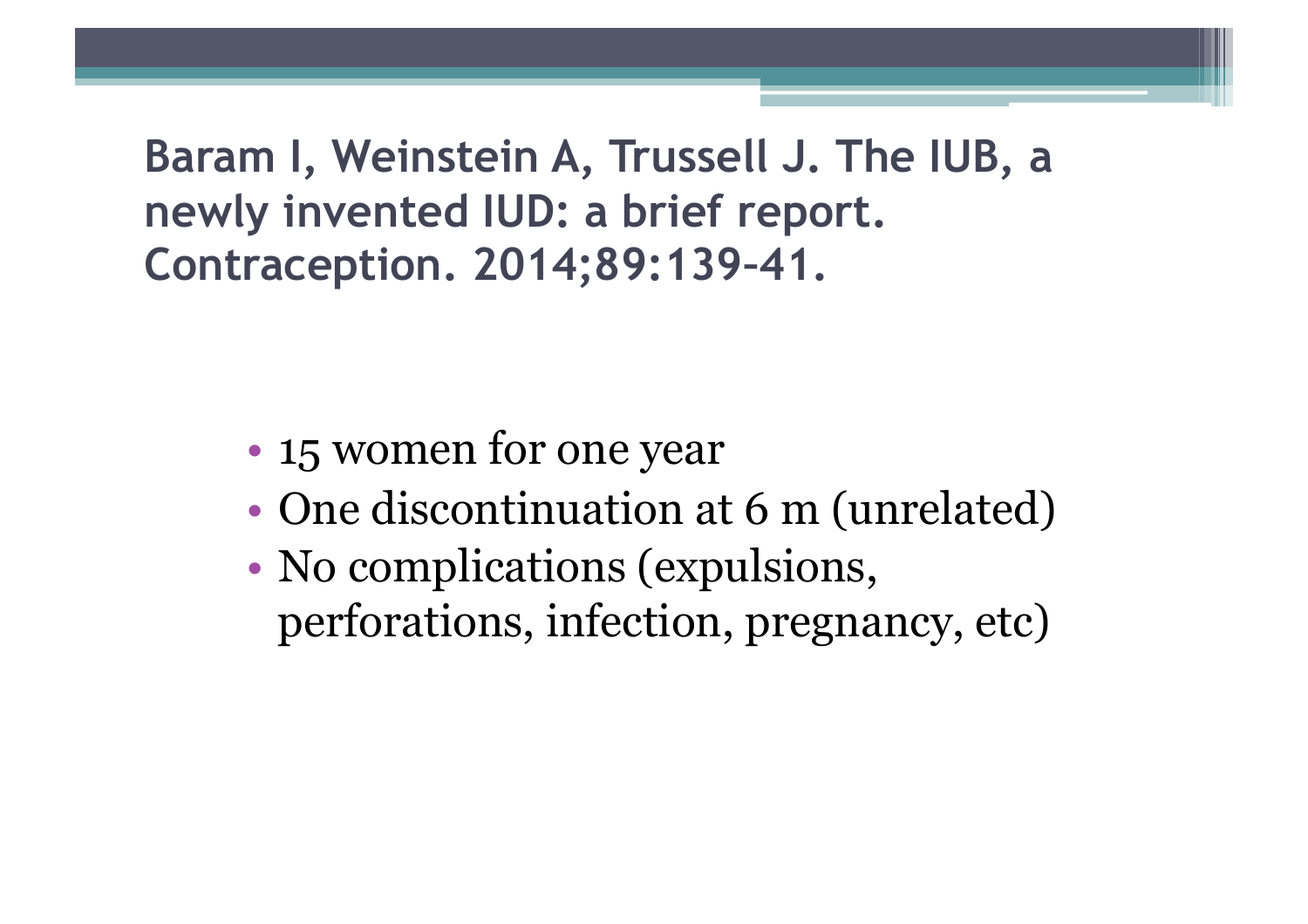**A pilot study of early expulsion rates of the IUB™ SCu380A spherical copper intrauterine contraceptive device Observational study of 51 women**

- Any problems with insertion?
- Early complication rate
- Satisfaction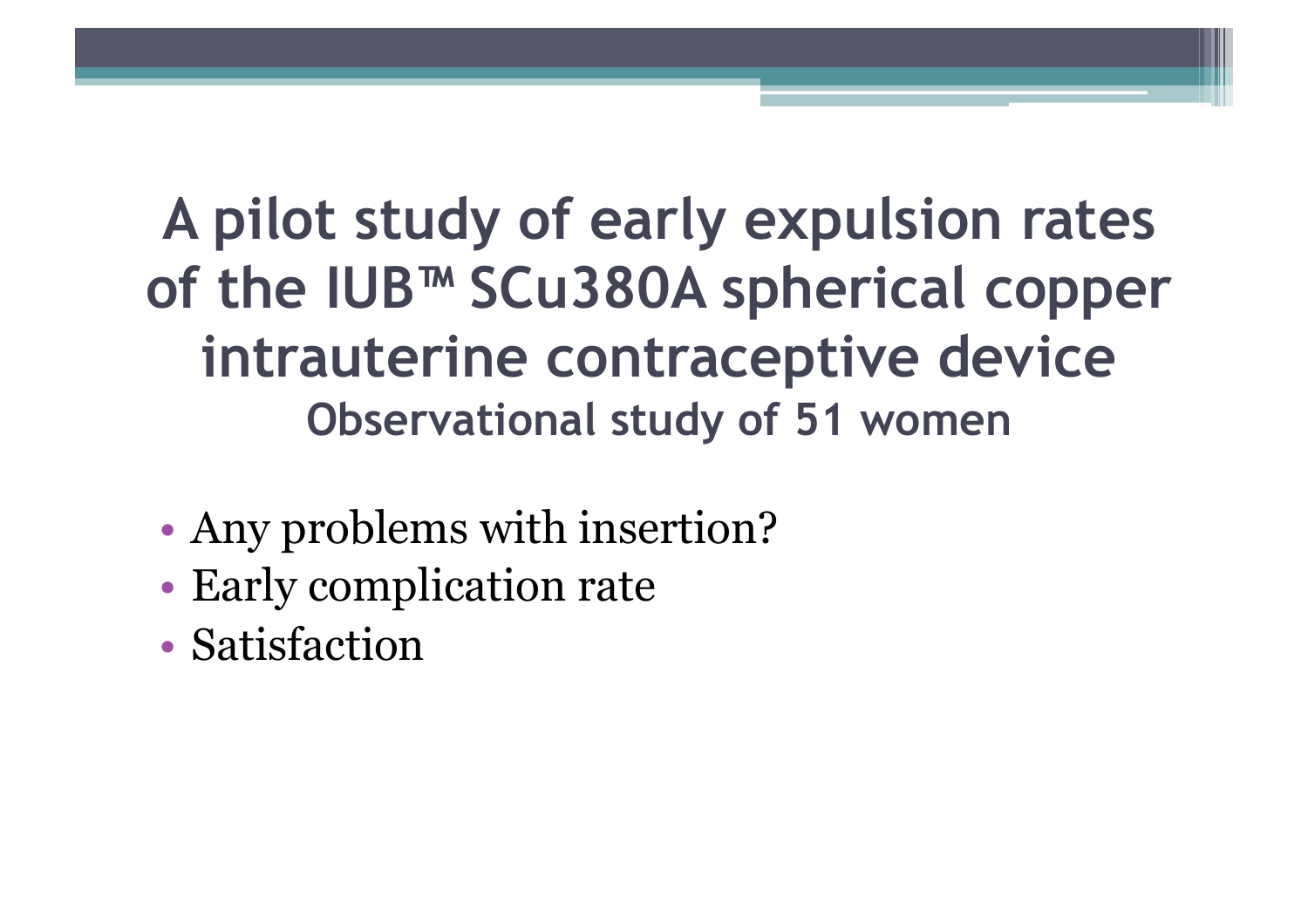#### Results: characteristics and insertion

- Mean age 27.6 years (18-39)
- 44% dysmenorrhea (8-10/10)
- 88% nulliparous
- 86% "insertion easy"
- Mean insertion pain score 5.2/10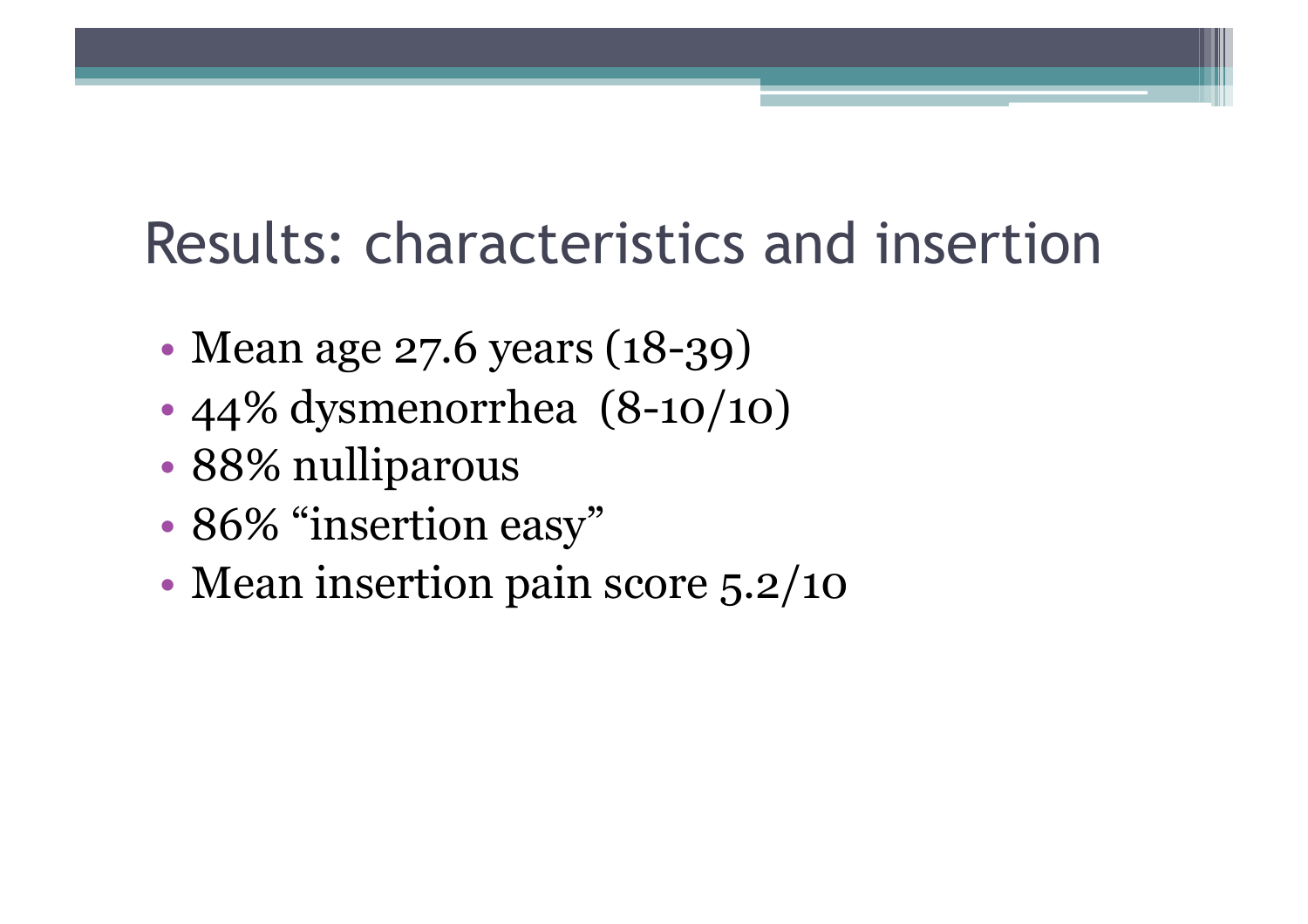# **Complications**

- Infection: 0
- Perforation: 0
- Expulsion :10/51 (19.6%) (4 complete, 6 in os)
- Removal: 1 for pain
- Pregnancy: 1 at 4 months, IUB in cervix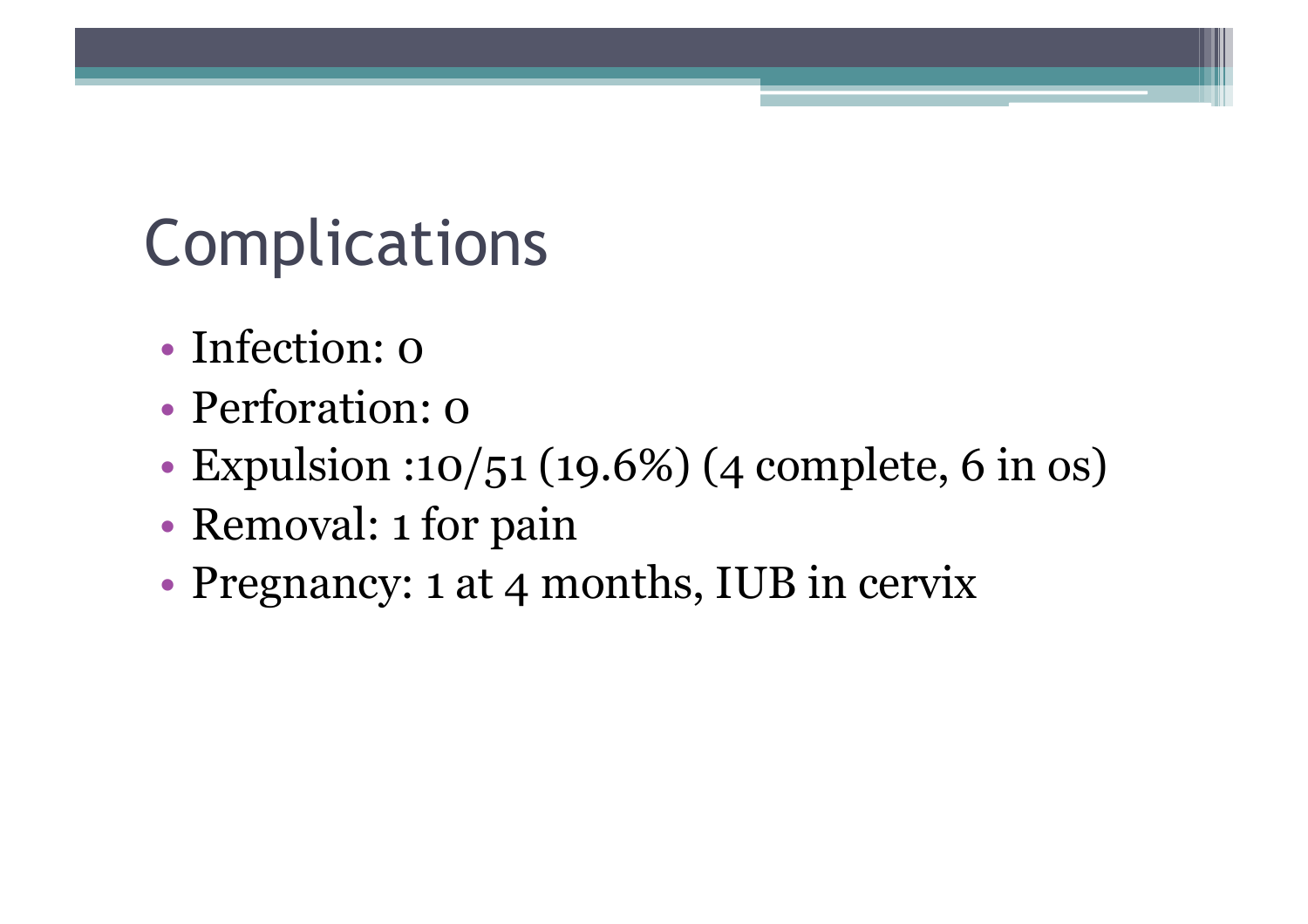#### Satisfaction n=40

|                  | 3 months       | 6 months* |
|------------------|----------------|-----------|
| Very happy       | 20             |           |
| Somewhat happy   | 10             | b         |
| Somewhat unhappy | $\overline{2}$ |           |
| Very unhappy     |                |           |

\* Not all women have reached the 6 month point yet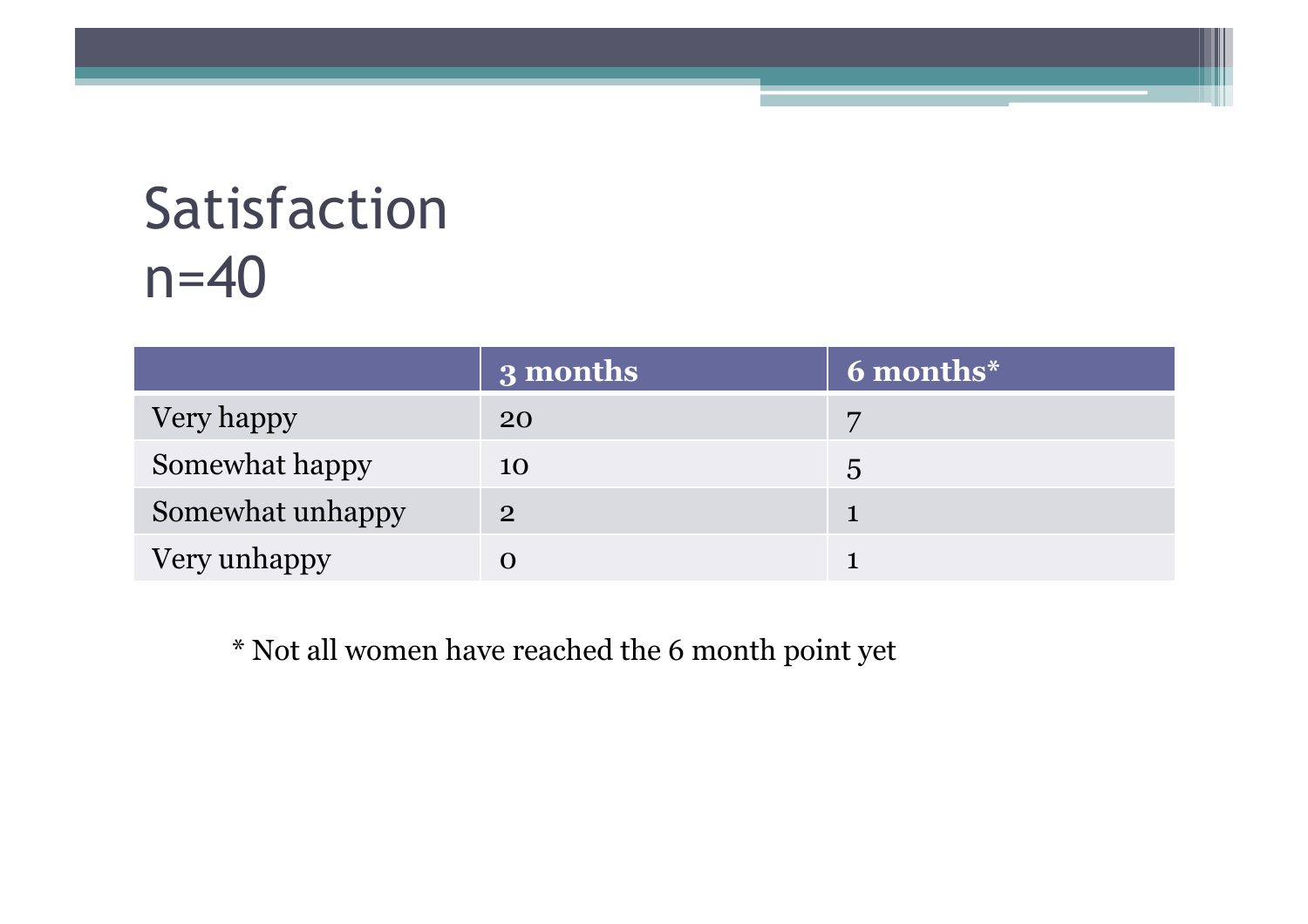# Current European trial

- Planned 2:1 IUB:IUD 330 subjects
- Exclude nulliparous, dysmenorrhea
- 50 women with one month data
- No expulsions, perforations, infections